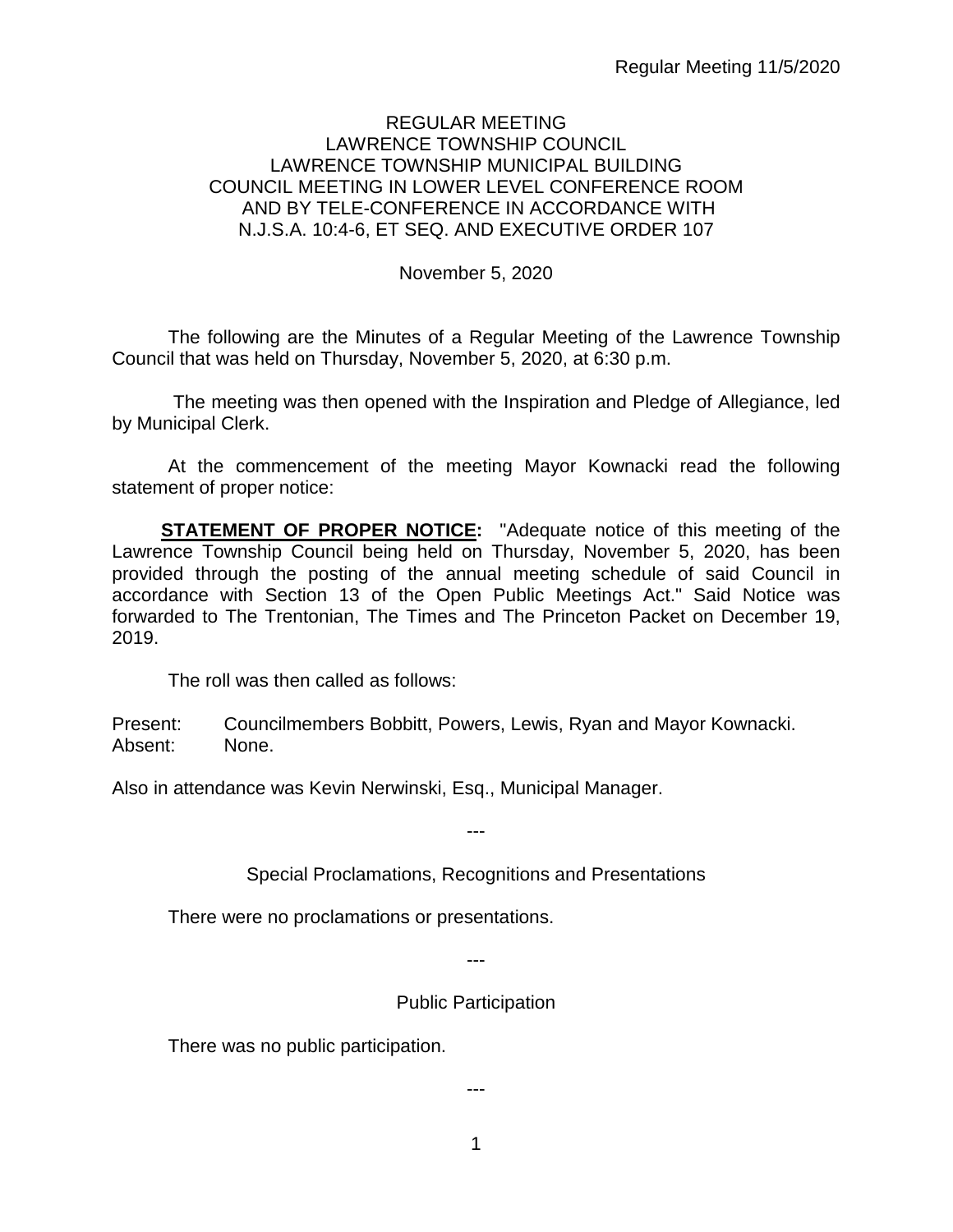## Review and Revisions of Agenda

 The Municipal Clerk requested that the Agenda be amended to replace Resolution No. 326-20 (18-G.1), Authorizing a Local Government Emergency Fund (RF) Grant Application and to add Resolution No. 337-20 (18-H.5) - Authorizing the Endorsement of the Second Amendment to the Third Round Housing Element and Fair Share Plan and Resolution No. 338-20 (18-H.6) - Authorizing the Sale of 232 Federal Point Boulevard to Lisa D. Crites for the sum of \$99,613.00.

On a motion by Ms. Lewis, seconded by Mr. Powers, the Agenda was amended to include the above revisions.

Same was carried on the following roll call vote:

Ayes: Councilmembers Bobbitt, Lewis, Powers, Ryan and Mayor Kownacki. Nays: None.

---

## Adoption of Minutes

There were no Minutes brought forth for adoption.

---

### Awarding or Rejecting of Bids

On a motion by Ms. Lewis, seconded by Mr. Powers, Resolution (9-A), Authorizing Awarding Bid for Colonial Lake Hydoraking and Debris Removal, was presented for adoption.

Mr. Nerwinski advised that the Resolution authorizes the Mayor to execute a contract with Earthworks, Inc. for work to be done at Colonial Lake; a clearing of debris from the perimeter of the lake and hydroraking at the bottom of the lake in hopes that the fountains will begin to work again and create some more depth in the lake itself.

Mayor Kownacki then asked if there were any questions. Councilman Powers questioned if DEP approval was needed. Mr. Nerwinski replied no permit is required but they did notify DEP about the work. Mr. Nerwinski noted that Councilman Ryan did have some questions for him earlier in the day specifically about the cleanup around the lake and there being no debris left on the roadway as well as where the debris will be taken to and indicated he would be providing the answer to those questions to all of Council in the near future.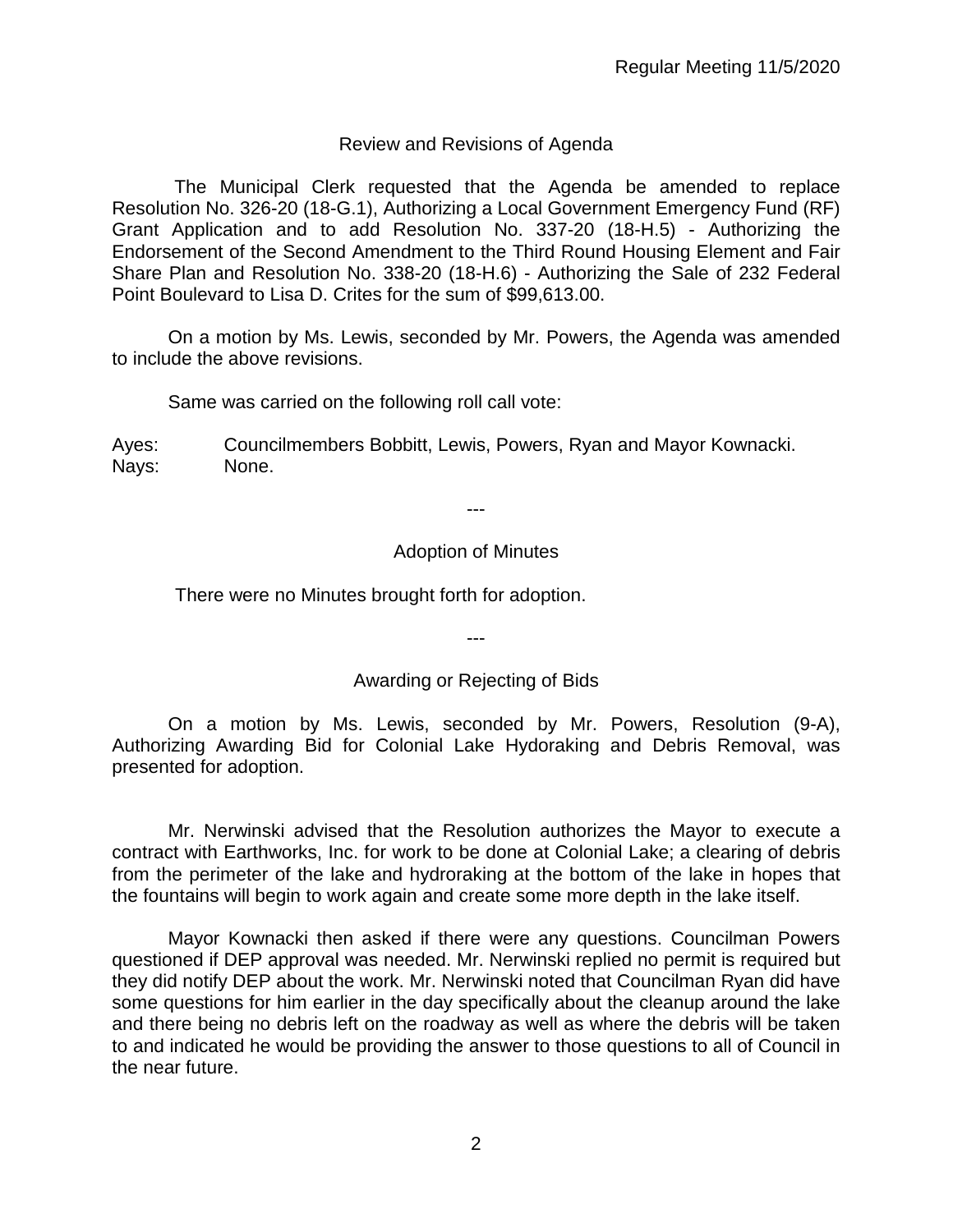### Resolution No. 325-20

WHEREAS, on Wednesday, October 21, 2020 bids were received and publicly opened for the project known as **Bid No. 20-18 Colonial Lake Hydroraking and Debris Removal**; and

WHEREAS, two (2) bids were received and reviewed by the appropriate Township Officials; and

WHEREAS, the lowest responsible bidder was Earthworks, Inc. who submitted a bid in the amount of \$193,000.00, and

WHEREAS, in accordance with N.J.A.C. 5:50-14, a Certificate of Availability of Funds has been provided and the accounts to be charged are;

| Acct.                        | No.<br>)rd | Name          | Amount |
|------------------------------|------------|---------------|--------|
| $-299$<br>16-56-843-2<br>- 1 | $--$       | space<br>Open | 000.00 |

NOW, THEREFORE, BE IT RESOLVED by the Township Council of the Township of Lawrence, County of Mercer, State of New Jersey, that pursuant to the recommendations of the Municipal Engineer, the Mayor and Municipal Clerk are hereby authorized to execute a contract with Earthworks, Inc., 13 Morello Court, Farmingdale NJ 07727 in the amount of \$193,000.00; and

BE IT FURTHER RESOLVED that the Municipal Manager is hereby authorized to draft the necessary agreement, subject to the approval of the Municipal Attorney as to form and content thereof.

Same was carried on the following roll call vote:

Ayes: Councilmembers Bobbitt, Lewis, Powers, Ryan and Mayor Kownacki. Absent: None.

On a motion by Ms. Lewis, seconded by Mr. Powers, Resolution (9-B), Authorizing Awarding Bid Recycling Collection and Disposal, was presented for adoption.

 $\sim\sim\sim$ 

Resolution No. 332–20

WHEREAS, on October 27, 2020 bids were received for Bid No. 20-14, Recycling Collection and Disposal; and

WHEREAS**,** one bid was received and was reviewed by the Municipal Manager and the Director of Public Works; and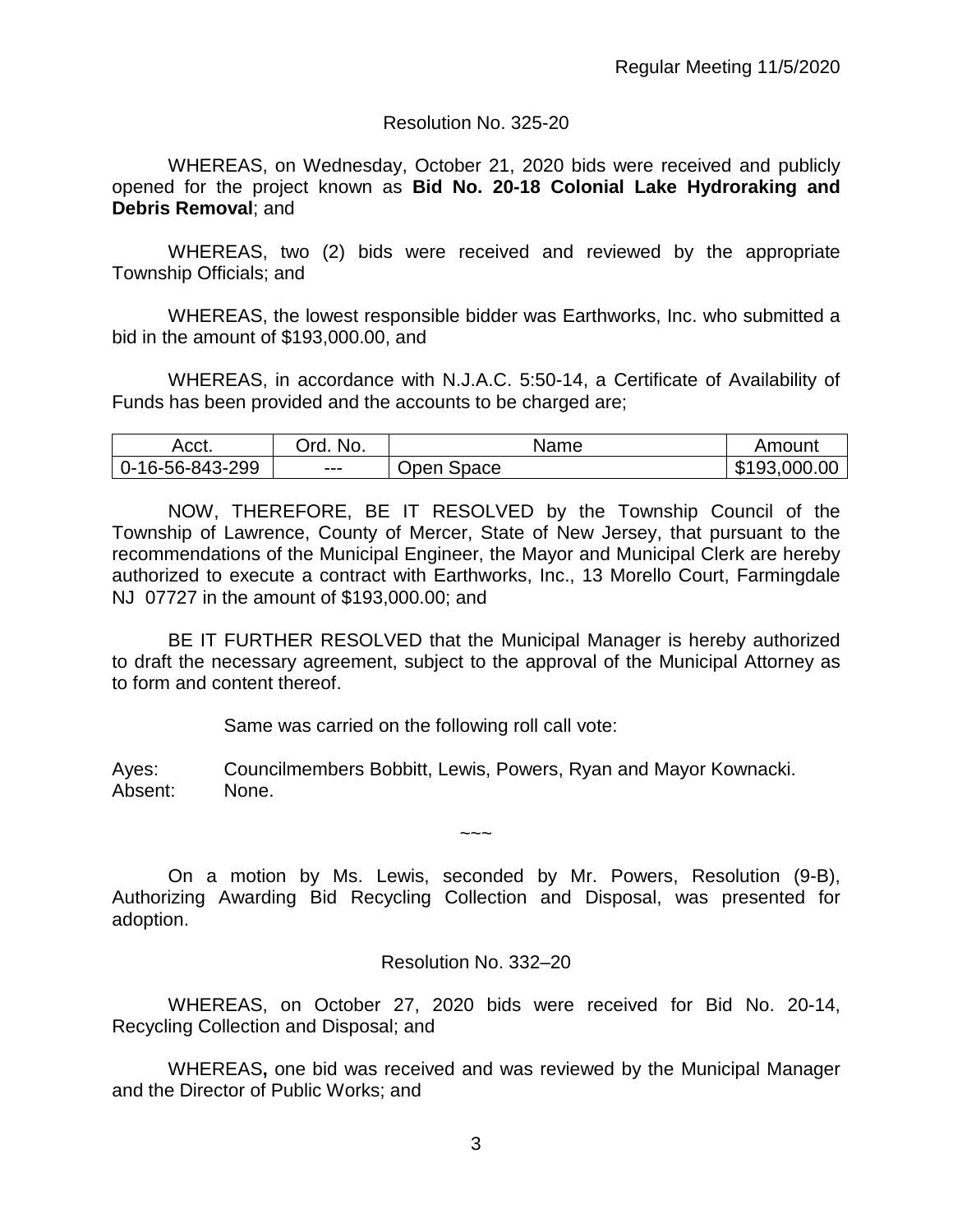WHEREAS, Central Jersey Waste & Recycling from 432 Stokes Avenue, Ewing, New Jersey 08638 was the only bidder and submitted a price of \$95,400.00 per year; and

WHEREAS, the Township is awarding said bid for a five (5) year period to commence on December 1, 2020 through November 30, 2025; and

WHEREAS, in accordance with N.J.A.C. 5:30-14, a Certificate of Availability of Funds has been provided and the account to be charged is 0-01-26-305-252 (Garbage and Trash Removal); and

NOW, THEREFORE, BE IT RESOLVED by the Township Council of the Township of Lawrence, County of Mercer, State of New Jersey, that the Township is hereby authorized to enter into a five (5) year contract from December 1, 2020 through November 30, 2025 for recycling collection and disposal with Waste Management; and

Same was carried on the following roll call vote:

Ayes: Councilmembers Bobbitt, Lewis, Powers, Ryan and Mayor Kownacki. Absent: None.

---

### Introduction of Ordinances

Mayor Kownacki read by title, an ordinance entitled, "AN ORDINANCE AMENDING ORDINANCE NO. 2364-20, SALARY, ORDINANCE OF THE TOWNSHIP OF LAWRENCE-UNCLASSIFIED AND/OR EXEMPT, SEASONAL, EMERGENCY (NON-UNION) EMPLOYEES FOR 2020-2021"

Mr. Nerwinski advised that the Ordinance authorizes compensation for the nonunion employees according to the Non-Union grade, Title and Wage Listing and provides for the Federal Minimum Wage pay in applicable job titles.

The Ordinance No. 2374-20 was introduced and approved on the following roll call vote:

| <b>COUNCIL</b>        | <b>AYE</b> | <b>NAY</b> | <b>PRESENT</b> | <b>ABSENT</b> | <b>ABSTAIN</b> | <b>MOVE</b> | <b>SECOND</b> |
|-----------------------|------------|------------|----------------|---------------|----------------|-------------|---------------|
| <b>Mr. Bobbitt</b>    |            |            |                |               |                |             |               |
| Ms. Lewis             |            |            |                |               |                |             |               |
| <b>Mr. Powers</b>     |            |            |                |               |                |             |               |
| Mr. Rvan              |            |            |                |               |                |             |               |
| <b>Mavor Kownacki</b> |            |            |                |               |                |             |               |

 $\sim\sim\sim$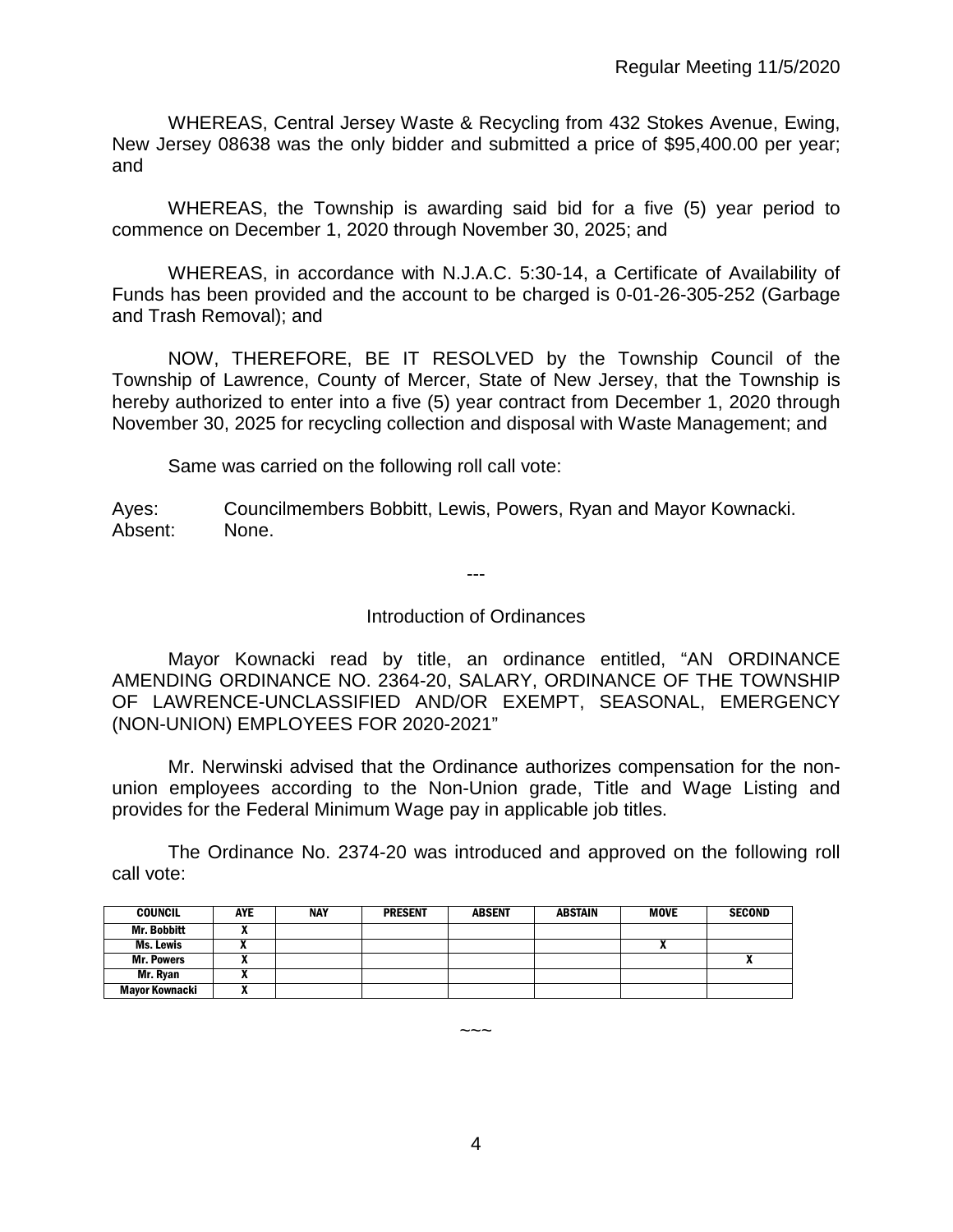Mayor Kownacki read by title, an ordinance entitled, "AN ORDINANCE AMENDING ORDINANCE NO. 2311-18 PROVIDING CERTAIN JOB CLASSIFICATIONS AND PROVIDING COMPENSATION FOR THE MUNICIPAL EMPLOYEES OF THE TOWNSHIP OF LAWRENCE, COUNTY OF MERCER, STATE OF NEW JERSEY – Chief of Police"

Mr. Nerwinski advised that the Ordinance is a modification of the salary ordinance providing for the Chief of Police's salary for 2019 -2023.

The Ordinance No. 2375-20 was introduced and approved on the following roll call vote:

| <b>COUNCIL</b>        | <b>AYE</b> | <b>NAY</b> | <b>PRESENT</b> | <b>ABSENT</b> | <b>ABSTAIN</b> | <b>MOVE</b> | <b>SECOND</b> |
|-----------------------|------------|------------|----------------|---------------|----------------|-------------|---------------|
| <b>Mr. Bobbitt</b>    |            |            |                |               |                |             |               |
| Ms. Lewis             |            |            |                |               |                |             |               |
| <b>Mr. Powers</b>     |            |            |                |               |                |             |               |
| Mr. Ryan              |            |            |                |               |                |             |               |
| <b>Mayor Kownacki</b> |            |            |                |               |                |             |               |

 $\sim\sim\sim$ 

Mayor Kownacki read by title, an ordinance entitled, "AN ORDINANCE AMENDING CHAPTER 435 OF THE LAWRENCE TOWNSHIP ADMINISTRATIVE CODE ENTITLED 'MOTOR VEHICLES AND TRAFFIC' – Handicapped Parking

Mr. Nerwinski advised that the Ordinance amends Chapter 435 of the Code entitled "Motor Vehicles and Traffic" by removing previously designated handicapped parking on Fairfield Avenue and Slack Avenue.

The Ordinance No. 2372-20 was introduced and approved on the following roll call vote:

| <b>COUNCIL</b>        | <b>AYE</b> | <b>NAY</b> | <b>PRESENT</b> | <b>ABSENT</b> | ABSTAIN | <b>MOVE</b> | <b>SECOND</b> |
|-----------------------|------------|------------|----------------|---------------|---------|-------------|---------------|
| <b>Mr. Bobbitt</b>    | ,,         |            |                |               |         |             |               |
| Ms. Lewis             |            |            |                |               |         | "           |               |
| <b>Mr. Powers</b>     |            |            |                |               |         |             |               |
| Mr. Ryan              |            |            |                |               |         |             |               |
| <b>Mayor Kownacki</b> |            |            |                |               |         |             |               |

Mayor Kownacki read by title, an ordinance entitled, "ORDINANCE AMENDING SECTION 409, APARTMENT AND TOWNHOUSE DISTRICT OF THE LAWRENCE TOWNSHIP LAND USE ORDINANCE"

 $\sim\sim\sim$ 

Councilwoman noted for the record that she was informed that she was not loud enough something she has never been told before so she is turning on her microphone that is now loud and clear.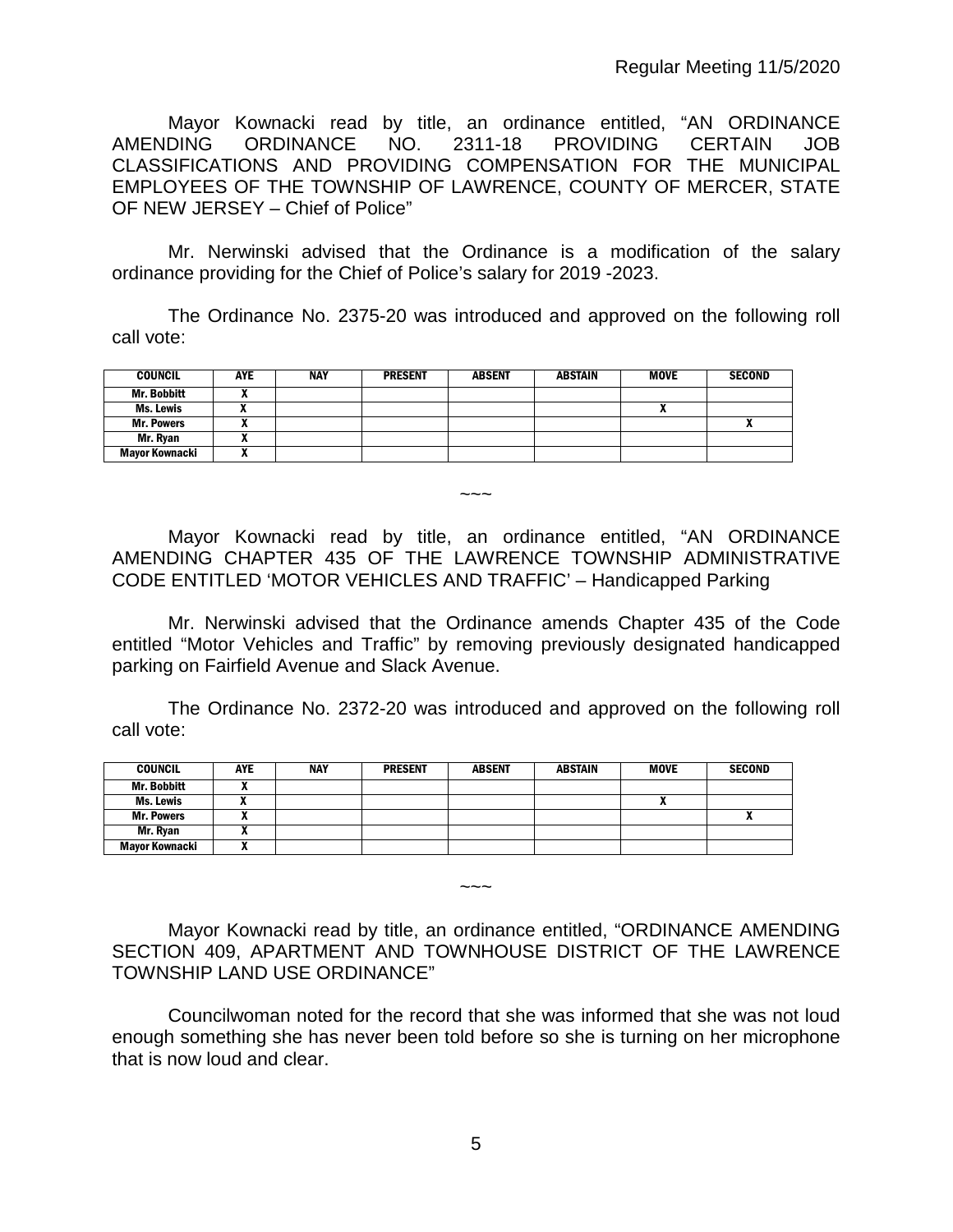Mr. Nerwinski advised that the Ordinance amends Section 409 of the LUO to in Paragraph F (1) reduces the "minimum gross acreage" from 10 acres to 7 acres of tract and Paragraph F (2) "minimum buildable land area of tract" from 7 acres to 5 acres. And, Paragraph (1) "maximum building height" from 38 feet to 42 feet or 3 stories and deletes the term "or more than 12 units per acre" from the description.

The Ordinance No. 2373-20 was introduced and approved on the following roll call vote:

| <b>COUNCIL</b>     | <b>AYE</b> | <b>NAY</b> | <b>PRESENT</b> | <b>ABSENT</b> | <b>ABSTAIN</b> | <b>MOVE</b> | <b>SECOND</b> |
|--------------------|------------|------------|----------------|---------------|----------------|-------------|---------------|
| <b>Mr. Bobbitt</b> |            |            |                |               |                |             |               |
| Ms. Lewis          |            |            |                |               |                |             |               |
| <b>Mr. Powers</b>  |            |            |                |               |                |             |               |
| Mr. Ryan           |            |            |                |               |                |             |               |
| Mayor Kownacki     | ,,,        |            |                |               |                |             |               |

---

### Adoption of Ordinances

Mayor Kownacki read by title, an ordinance entitled, "ORDINANCE AUTHORIZING THE PRIVATE SALE OF CERTAIN LANDS OF THE TOWNSHIP OF LAWRENCE, COUNTY OF MERCER, NOT NEEDED FOR PUBLIC USE"

## Ordinance No. 2370-20

### ORDINANCE AUTHORIZING THE PRIVATE SALE OF CERTAIN LANDS OF THE TOWNSHIP OF LAWRENCE, COUNTY OF MERCER, NOT NEEDED FOR PUBLIC USE

WHEREAS, certain land as described hereafter more particularly as owned by the Township of Lawrence but not needed for public use, and said municipality desires to sell said land by private sale in accordance with N.J.S.A. 40A:12-12(b) and 40A:12- 13.2; and

WHEREAS, the Township Council of the Township of Lawrence hereby determines that the said sale is in each instance a parcel both less than the minimum size required for development under the Land Use Ordinance, and without any capital improvements thereon, and must therefore be offered for purchase to the owner or owners of real property contiguous thereto on the basis of first refusal pursuant to N.J.S.A. 12-13.2;

NOW, THEREFORE, BE IT ORDAINED by the Township Council of the Township of Lawrence, County of Mercer, that:

(1) The Township Clerk is authorized, subject to the terms and conditions hereafter set forth, to offer for private sale pursuant to N.J.S.A. 40A:12-13(b) all of the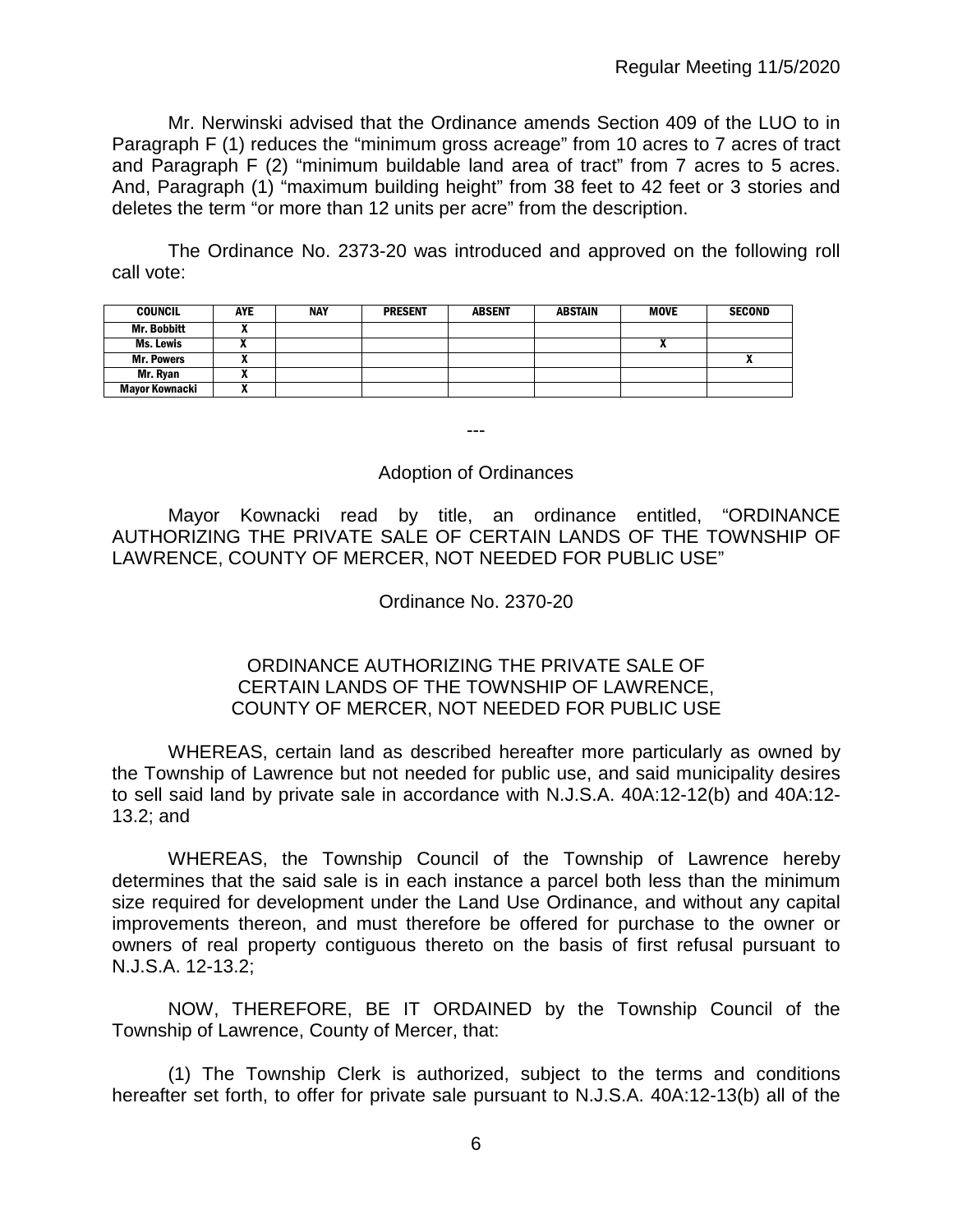Township's right, title and interest in and to the certain land at the assessed value, hereby determined to be the fair market value thereof, to the owner or owners of real property contiguous thereto, as per the attached list.

(2) This Ordinance shall be published twice in a newspaper approved for legal publications, once not less than seven (7) days prior to the public hearing thereof in accordance with law applicable to the adoption of ordinances generally, and a second time within five (5) days after adoption hereof, at which time it shall also be posted on the bulletin board in Town Hall of the Township of Lawrence and remain so posted for at least twenty (20) days thereafter. Sworn proof of such publication shall be field by the Township Clerk with the Director of the State Division of Local Government Services in the Department of Community Affairs.

(3) Offers by such contiguous owner(s) to purchase the said contiguous parcel may be made in writing addressed to the Township Manager, Township of Lawrence, P. O. Box 6006, Lawrenceville NJ 08648, for a period of twenty (20) days following the second advertisement hereof. The Township reserves the right to reject all bids in each instance where the highest bid is not accepted, and to re-advertise the parcel concerned for public sale following reconsideration within thirty (30) days of the date of adoption of this ordinance.

(4) In the event that more than one bid is received for the parcel from multiple contiguous owners thereof, only the highest such bid will be considered for acceptance or rejection.

(5) The conveyance of any such parcel to any successful bidder shall be for the total parcel without the subdivision of or sale of a portion thereof, shall be by standard municipal Bargain and Sale Deed without covenants of the Grantor, subject to any statement or facts which an accurate survey would show, subject to all covenants, conditions, easements, liens and restrictions of record, as well as applicable ordinances of the Township of Lawrence shall be without obligation of the Township of Lawrence to provide access, public private, or any improvements thereon or thereto, with all sales being "as is" without any representation whatever as to character, quality or condition or otherwise, bidder being deemed to have inspected the premises bid upon and waived any objections to the conditions thereon.

(6) The parcel to be conveyed shall be deemed to merge and become one parcel for all purposes, including taxation and land use control, with the adjacent parcel owned by the successful bidder. In the event the successful bidder is the owner of more than one adjacent lot, the successful bidder shall be entitled to designate which of the adjacent parcels shall be consolidation with the subject property. The deed of conveyance shall contain a restriction governing the subject property that neither it nor the property with which it is consolidated shall thereafter be subdivided or, without subdivision, utilized for the construction of an additional dwelling or other structure other than an accessory building (e.g., a storage shed), if otherwise permissible. The property offered hereunder shall not be utilized by the successful bidder to support an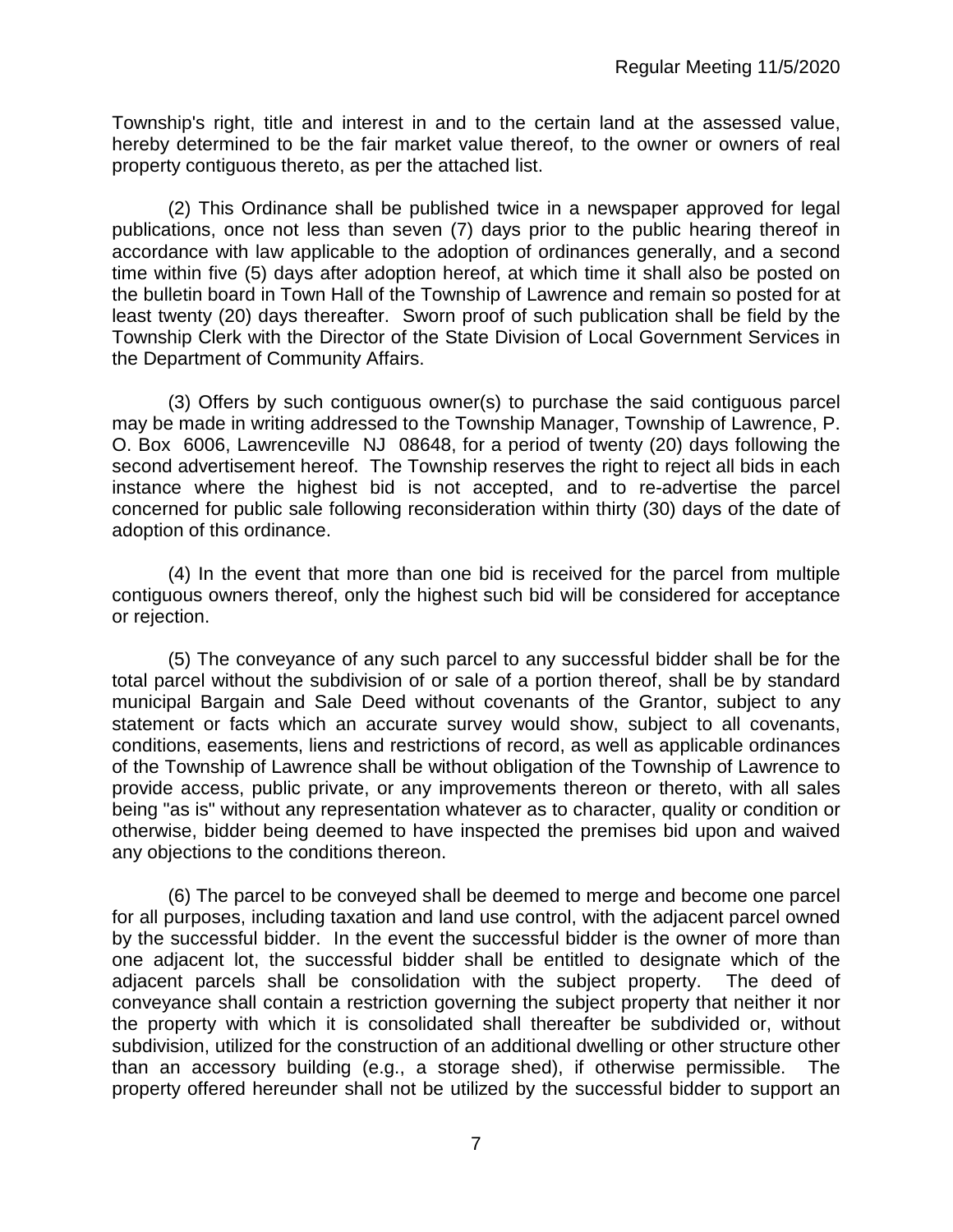application for relief from prevailing land use restrictions (e.g., single-family residential vs. multi-family residential), other than bulk restrictions (e.g., set back requirements for structures otherwise permitted) which, by reason of the size of the previously owned property, would not reasonably qualify for consideration by the Planning Board or Zoning Board for a variance absent the additional property purchased hereunder.

(7) The acceptance of any bid by the Township shall be subject to receipt within ten (10) days of such acceptance of a certified deposit check of the bidder (or cashier's check) in the amount of ten percent (10%) of the accepted bid price, which shall be nonrefundable, the balance to be paid not later than ninety (90) days from the date of bid, again by certified or cashier's check, at which time title shall be conveyed to bidder by the Township and the Deed delivered therefore by the Township. Concurrently, with payment of the ten percent (10%) deposit, bidder shall execute an agreement to accept the terms and conditions of sale set forth herein on a form to be prescribed by the Township.

(8) In the event the bidder should for any reason not pay the balance due as above provided, the Township reserves the right to cancel the sale and retain the ten percent (10%) deposit as liquidated damages for non-performance. In the event title is not insurable by the bidder at prevailing rates by a reputable title insurance company, bidder's sole remedy shall be to give written notice of cancellation of the bid to the Township within ninety (90) days of the date of bid. The Township shall refund the deposit, and there shall be no further obligation by either party to the other respecting said bid or any obligations created by the giving or acceptance of said bid.

(9) In addition to the bid amount, made in accordance with the process outlined above, the Bidder must pay the Township \$500.00 for legal fees and other costs necessary for the property transfer, said cost to be paid prior to title conveyance.

(10) All ordinance or provisions thereof conflicting or inconsistent with the provisions of this ordinance be and the same are hereby repealed to the extent of such conflict or inconsistency.

(11) If any section or provision of this ordinance shall be adjudged invalid, such determination shall not affect the remaining provisions hereof, which shall remain in full force and effect.

(12) This ordinance shall take effect after adoption and final publication in accordance with law.

| <b>PARCEL</b> | <b>ADDRESS</b>      | <b>BLOCK</b> | <b>LOT</b> | <b>ASSESSM</b><br><b>FNT</b> | <b>LOT SIZE</b> |
|---------------|---------------------|--------------|------------|------------------------------|-----------------|
|               | Albermarle Road and | 2326         | $15 - 17$  | \$7.400                      | 5,873 sf        |
|               | Johnson Avenue      |              |            |                              |                 |

## **TOWNSHIP OWNED PROPERTIES**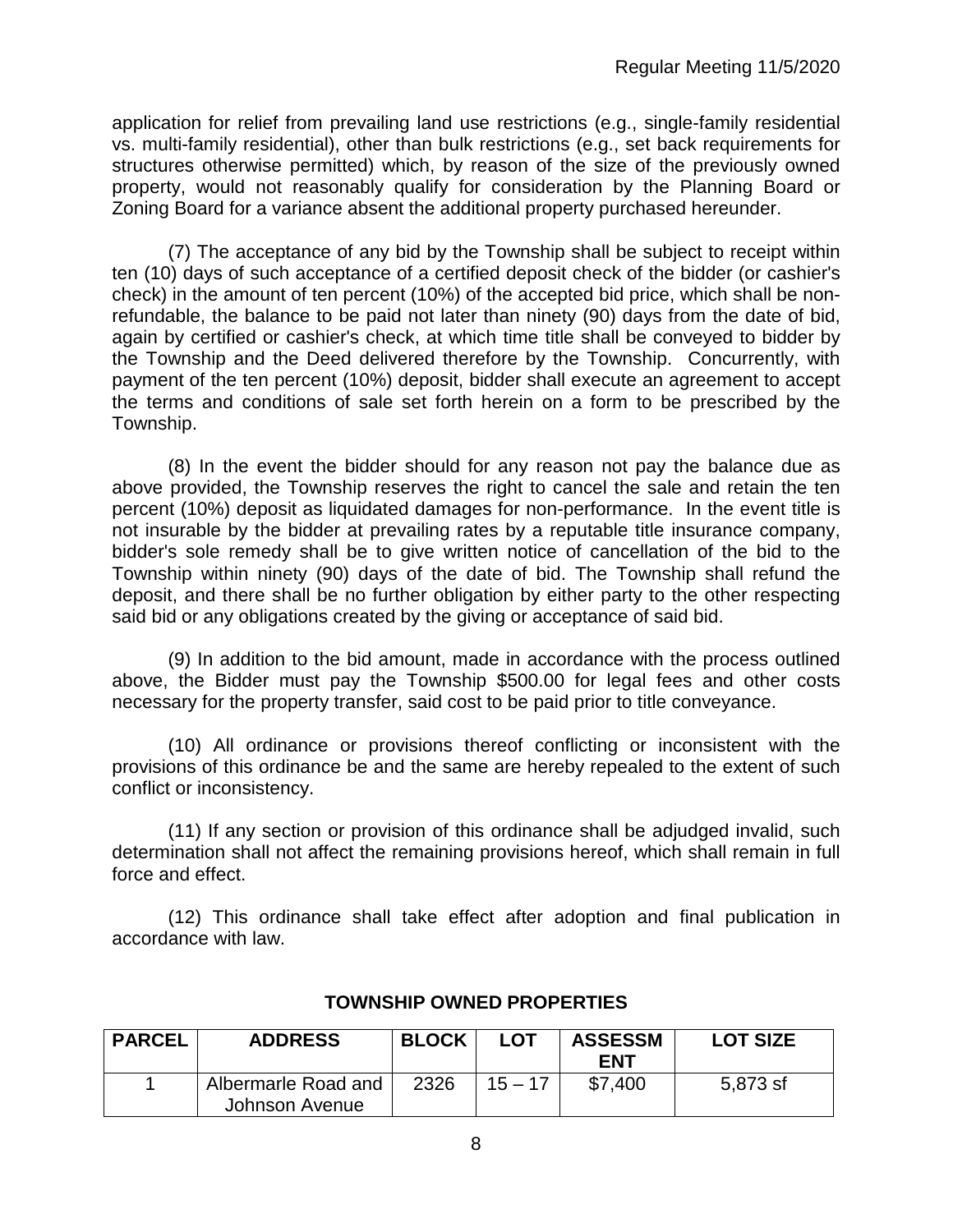Adopted: November 5, 2020

The Ordinance was adopted after the public hearing thereon, on the following roll call vote:

| <b>COUNCIL</b>     | <b>AYE</b> | <b>NAY</b> | <b>PRESENT</b> | <b>ABSENT</b> | <b>ABSTAIN</b> | <b>MOVE</b> | <b>SECOND</b> |
|--------------------|------------|------------|----------------|---------------|----------------|-------------|---------------|
| <b>Mr. Bobbitt</b> |            |            |                |               |                |             |               |
| <b>Ms. Lewis</b>   |            |            |                |               |                | n           |               |
| <b>Mr. Powers</b>  |            |            |                |               |                |             | $\mathbf{v}$  |
| Mr. Ryan           |            |            |                |               |                |             |               |
| Mayor Kownacki     |            |            |                |               |                |             |               |

Mayor Kownacki read by title, an ordinance entitled, "BOND ORDINANCE AMENDING BOND ORDINANCE BY THE TOWNSHIP OF LAWRENCE, COUNTY OF MERCER, STATE OF NEW JERSEY, IN ORDER TO REVISE THE DESCRIPTION OF THE IMPROVEMENT HEREIN"

 $\sim\sim\sim$ 

#### Ordinance No. 2371-20

#### BOND ORDINANCE AMENDING BOND ORDINANCE BY THE TOWNSHIP OF LAWRENCE, COUNTY OF MERCER, STATE OF NEW JERSEY, IN ORDER TO REVISE THE DESCRIPTION OF THE IMPROVEMENT HEREIN

BE IT ORDAINED, by the Township Council of the Township of Lawrence, County of Mercer, State of New Jersey (not less than two-thirds of all members thereof affirmatively concurring) as follows:

#### Section 1:

a. Section 3 (a) of Bond Ordinance 2211-15, finally adopted March 17, 2015, amended by Ordinance 2299-18, finally adopted June 19, 2018, be and are hereby amended to add the following purposes:

Acquisition of Various Public Safety Equipment consisting of …"Slackwood Fire, Lawrence Road Fire, Lawrenceville Fire Turnout Gear…"

Acquisition of Fire/Rescue Equipment consisting of …"Slackwood Fire, Lawrence Road Fire, Lawrenceville Fire Turnout Gear…"

#### Section 2:

The capital budget of the Township of Lawrence is hereby amended to conform with the provisions of this ordinance to the extent of inconsistency herewith. The resolution in the form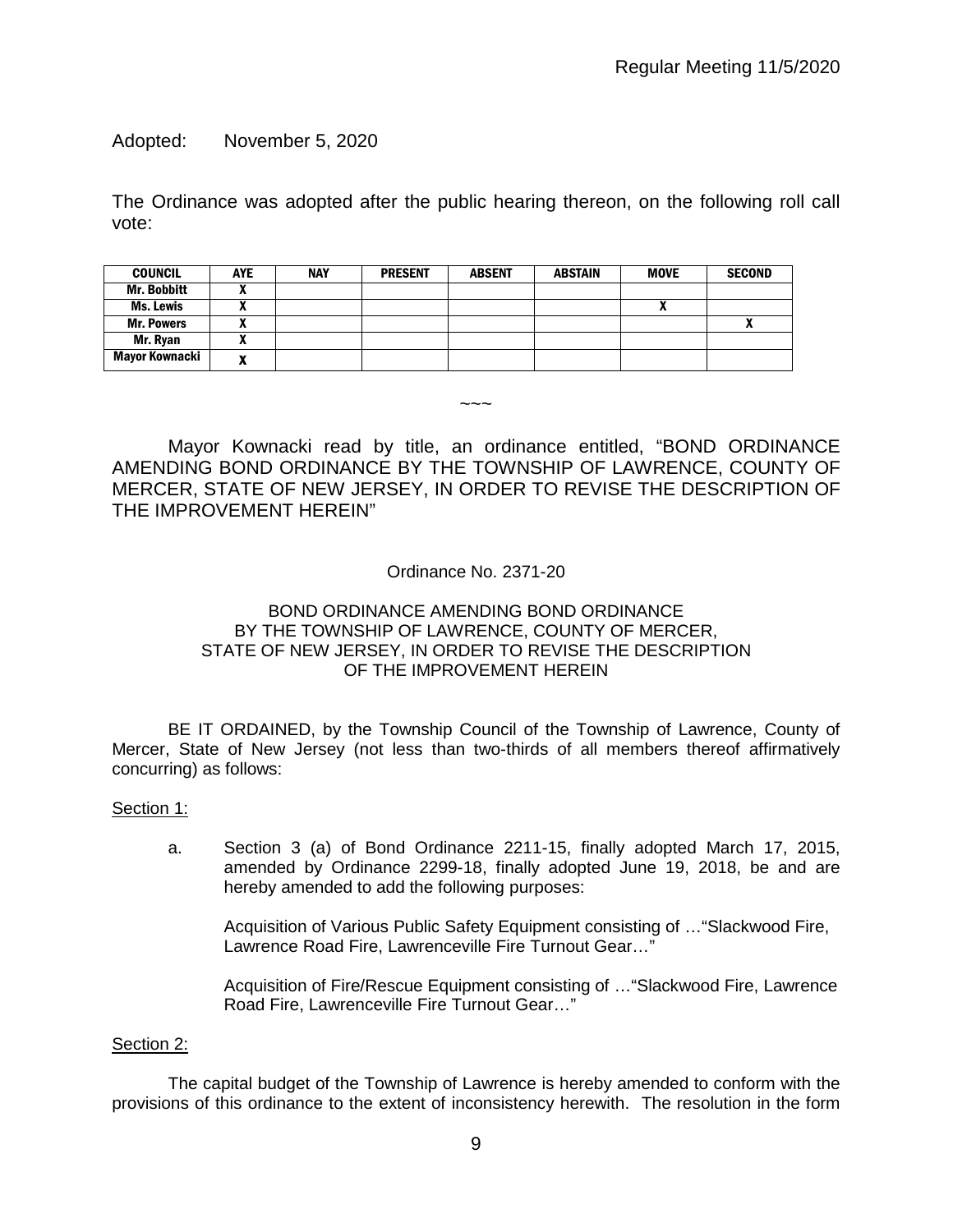promulgated by the Local Finance Board showing full detail of the amended capital budget and capital program as approved by the Director of Local Government Services is on file with the Clerk and is available there for inspection.

#### Section 3:

This amending bond ordinance shall take effect twenty (20) days after the first publication thereof after final adoption, as provided by the Local Bond Law.

Adopted: November 5, 2020

The Ordinance was adopted after the public hearing thereon, on the following roll call vote:

| <b>COUNCIL</b>     | <b>AYE</b>                 | <b>NAY</b> | <b>PRESENT</b> | <b>ABSENT</b> | <b>ABSTAIN</b> | <b>MOVE</b> | <b>SECOND</b> |
|--------------------|----------------------------|------------|----------------|---------------|----------------|-------------|---------------|
| <b>Mr. Bobbitt</b> | ~                          |            |                |               |                |             |               |
| Ms. Lewis          |                            |            |                |               |                | "           |               |
| <b>Mr. Powers</b>  | $\boldsymbol{\mathcal{L}}$ |            |                |               |                |             | Λ             |
| Mr. Ryan           |                            |            |                |               |                |             |               |
| Mayor Kownacki     | $\overline{\phantom{a}}$   |            |                |               |                |             |               |

 $\sim\sim\sim$ 

Mayor Kownacki read by title, an ordinance entitled, "AN ORDINANCE AMENDING CHAPTER 435 OF THE LAWRENCE TOWNSHIP ADMINISTRATIVE CODE ENTITLED 'MOTOR VEHICLES AND TRAFFIC' – Handicapped Parking

Ordinance No. 2372-20

### AN ORDINANCE AMENDING CHAPTER 435 OF THE LAWRENCE TOWNSHIP ADMINISTRATIVE CODE ENTITLED 'MOTOR VEHICLES AND TRAFFIC'

BE IT ORDAINED by the Township Council of the Township of Lawrence, County of Mercer, State of New Jersey, that Chapter 435 of The Lawrence Township Administrative Code entitled 'Motor Vehicles and Traffic' be and is hereby amended as follows:

Section 1. Article II – Stopping, Standing and Parking

Sec. 13-4 – Parking prohibited – At any time, except by vehicles bearing special identification for handicapped persons.

### (5) Special Vehicle Parking (Handicapped)

Restricted parking spaces shall be established as set forth below and only those persons who are handicapped and who possess a special vehicle identification shall park in such designated parking space.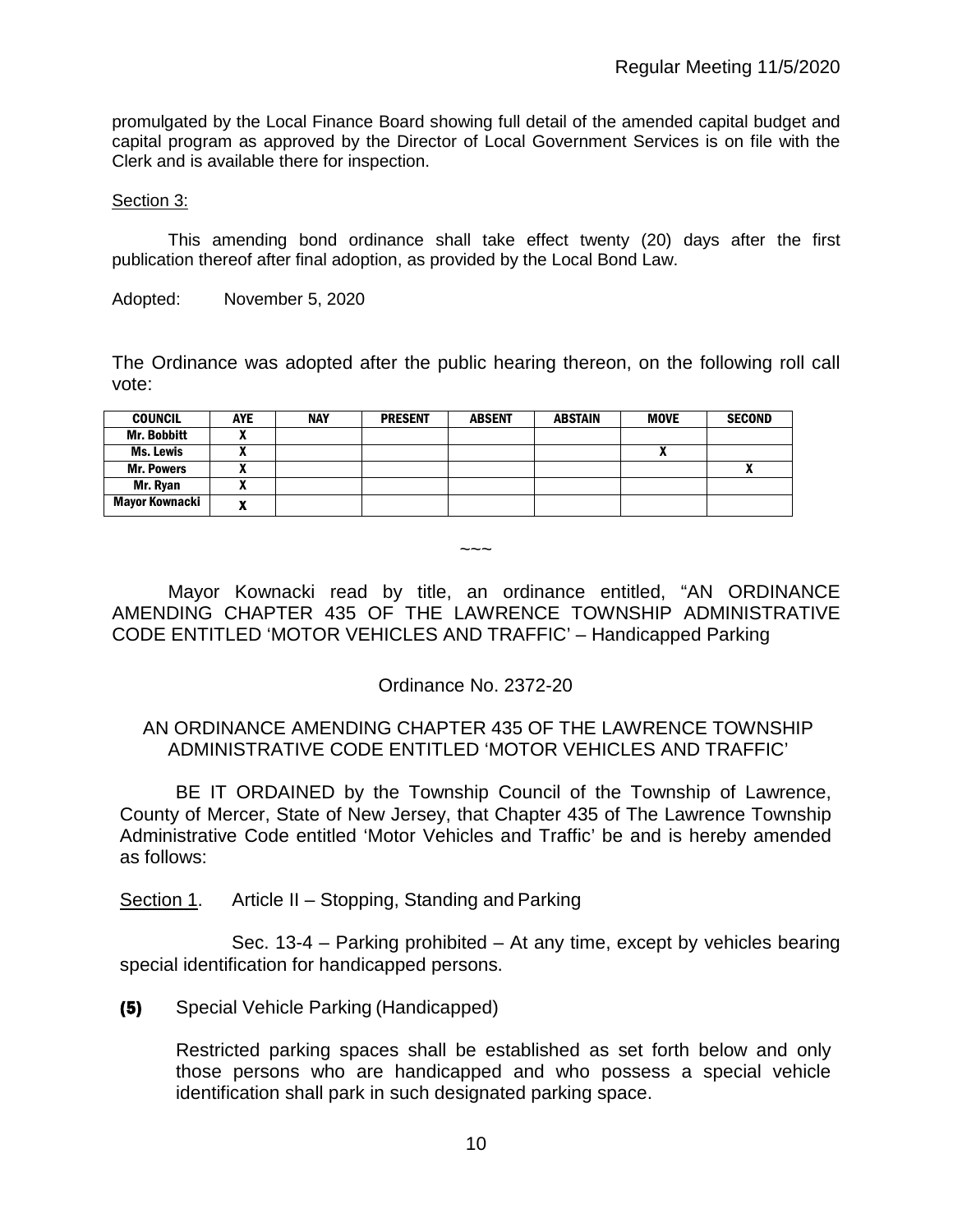- a. 64 feet eastbound from the prolongated curb line of Brunswick Pike and Valley Forge Avenue (S/E corner) for a distance of 22 feet on Valley Forge Avenue on the south side of 1894 Brunswick Pike.
- **b.** 138 feet eastbound from the prolongated curb line of Brunswick Pike and Pear Street (N/E corner) for a distance of 22 feet in front of 766 Pear Street.
- c. {340 feet eastbound from the prolongated curb line of Rt. 206 (Lawrence Road) and Fairfield Avenue (S/E corner) for a distance of 22 feet in front of 81 Fairfield Avenue.}
- d. {180 feet westbound from the prolongated curb line of Hopewell Avenue and Slack Avenue (S/W corner) for a distance of 22 feet in front of 115 Slack Avenue.}
- e. 263 feet eastbound from the prolongated curb line of Princeton Avenue and Myrtle Avenue (S/E corner) for a distance of 22 feet, in front of 57 Myrtle Avenue
- f. 204 feet westbound from the prolongated curb line of Ohio Avenue and Puritan Avenue (N/W corner) for a distance of 22 feet in front of 716 Puritan Avenue.
- g. 324 feet eastbound from the prolongated curb line of Princeton Avenue and Myrtle Avenue (S/E corner) for a distance of 22 feet in front of 51 Myrtle Avenue.
- h. 141 feet eastbound from the prolongated curb line of Slack Avenue and Princeton Pike (S/E corner) for a distance of 22 feet, in front of 143 Slack Avenue.
- i. 99 feet northbound from the prolongated curb line of Pine Street and Brunswick Avenue, for a distance of 22 feet, in front of 1117 Brunswick Avenue.
- j. 518 feet westbound from the prolongated curb line of Brunswick Avenue and Lanning Avenue (N/W corner) for a distance of of 22 feet, in front of 944 Lanning Avenue.
- k. 70 feet westbound from the prolonged curb line of Brunswick Avenue and Lanning Avenue (S/E corner) for a distance of 22 feet on the side of 1279 Brunswick Avenue.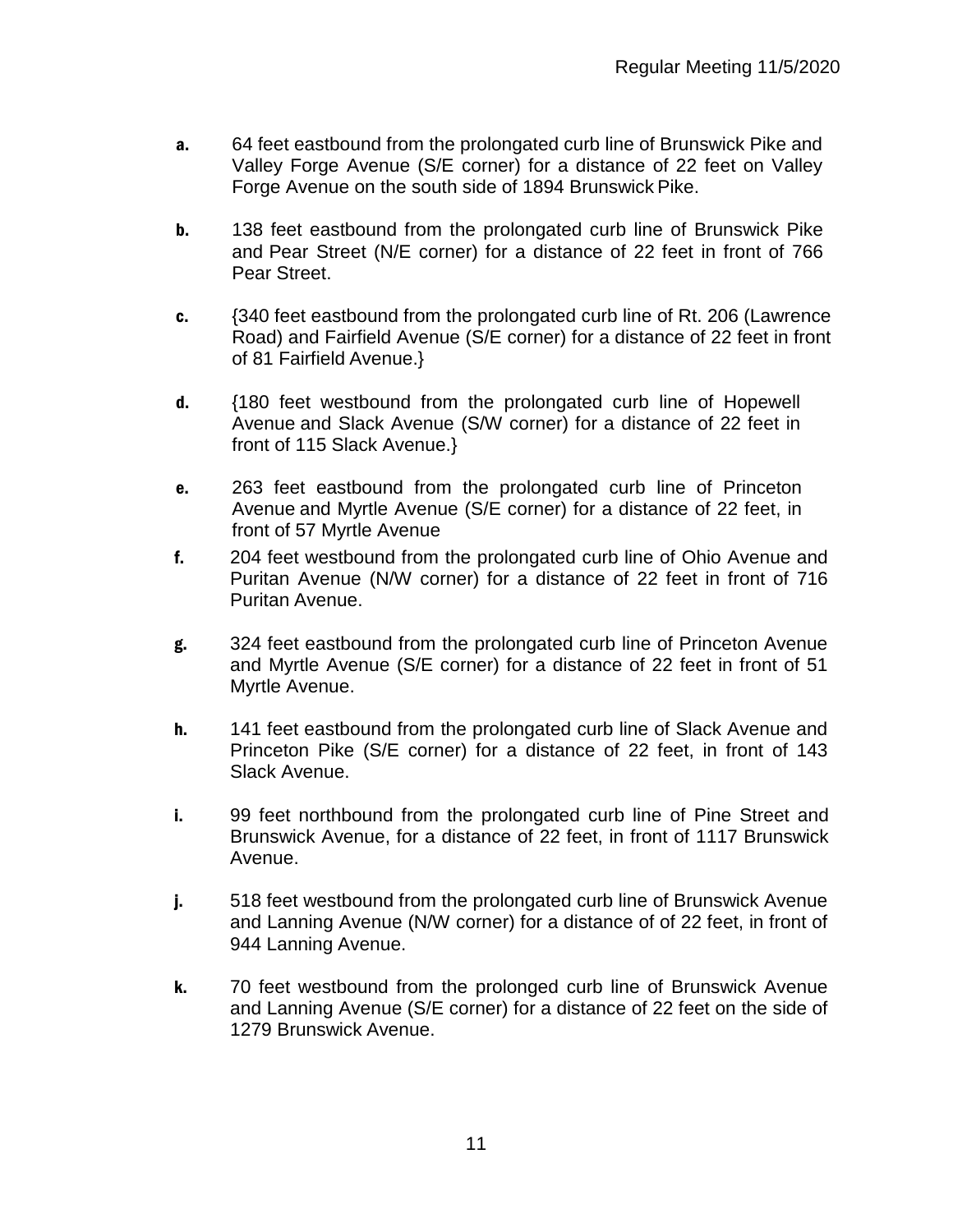- l. 56 feet southbound from the prolongated curb line of Greenfield Avenue and Rupert Street (S/W corner) for a distance of 22 feet on the side of 49 Greenfield Avenue.
- n. 268 feet eastbound from the prolongated curb line of Princeton Avenue and Lanning Avenue (S/E corner) for a distance of 22 feet in front of 961 Lanning Avenue.
- o. 191 feet eastbound from the prolongated curb line of Brunswick Pike and Puritan Ave (N/E corner) for a distance of 22 feet in front of 758 Puritan Avenue.
- p. 188 feet eastbound from the prolongated curb line of Brunswick Pike and Puritan (S/E corner) for a distance of 22 feet in front of 759 Puritan Avenue.
- q. 219 feet eastbound from the prolongated curb line of Princeton Avenue and Lanning Avenue (N/E corner) for a distance of 22 feet in front of 968 Lanning Avenue.
- r. 113 feet southbound from the prolongated curb line of Pear Street and Michigan Avenue (N/E corner) for a distance of 22 feet in front of 133 Michigan Avenue.
- s. 198 feet eastbound from the prolongated curb line of Princeton Avenue and Vermont Street (N/E corner) for a distance of 22 feet in front of 68 Vermont Street.
- Section 2. This ordinance supercedes all previous ordinances that relate to the designation of handicapped parking on streets and roadways within the Township of Lawrence.
- Section 3. Severability.

If any provisions of this ordinance shall be adjudged invalid, such adjudication shall not affect the validity of the remaining provisions, which shall be deemed severable therefrom.

Section 4. Repealer.

All ordinances or parts of same inconsistent with any provisions of this ordinance are hereby repealed to the extent of such inconsistency.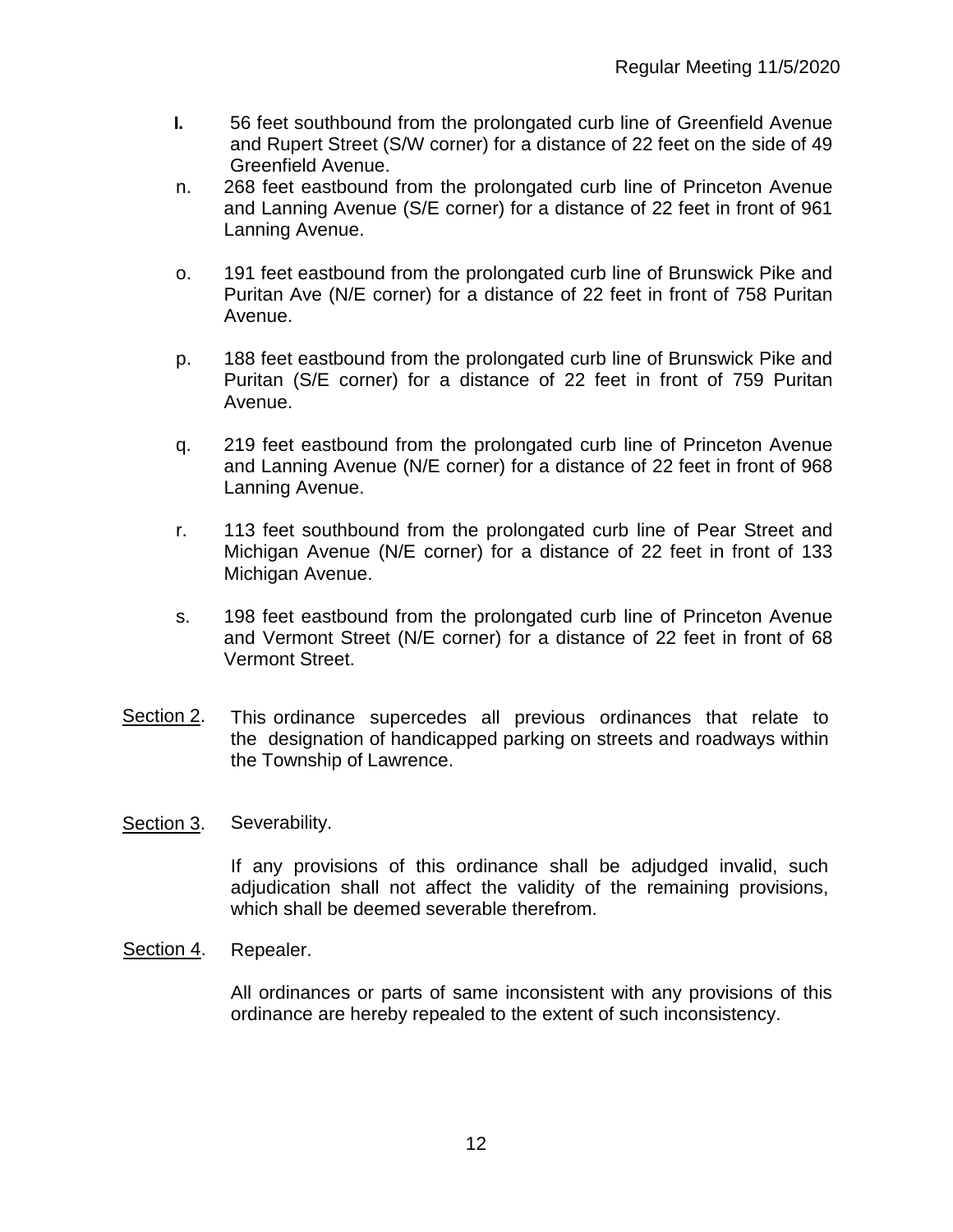Section 5. Effective Date.

This ordinance shall become effective twenty (20) days following the adoption thereof in accordance with law.

Additions Underlined Deletions in brackets { }

Adopted: November 5, 2020

The Ordinance was adopted after the public hearing thereon, on the following roll call vote:

| <b>COUNCIL</b>        | <b>AYE</b>                    | <b>NAY</b> | <b>PRESENT</b> | <b>ABSENT</b> | <b>ABSTAIN</b> | <b>MOVE</b> | <b>SECOND</b> |
|-----------------------|-------------------------------|------------|----------------|---------------|----------------|-------------|---------------|
| <b>Mr. Bobbitt</b>    | -<br>~                        |            |                |               |                |             |               |
| Ms. Lewis             | ~                             |            |                |               |                | n           |               |
| <b>Mr. Powers</b>     | <br>^                         |            |                |               |                |             | Λ             |
| Mr. Ryan              | $\mathbf{r}$                  |            |                |               |                |             |               |
| <b>Mayor Kownacki</b> | $\overline{\phantom{a}}$<br>Λ |            |                |               |                |             |               |

Mayor Kownacki read by title, an ordinance entitled, "ORDINANCE AMENDING THE LAND USE ORDINANCE OF THE TOWNSHIP TO REVISE SECTION 409, THE APARTMENT AND TOWNHOUSE DISTRICT"

 $\sim\sim\sim$ 

Mr. Nerwinski stated the Ordinance is recommendations made by the Planning Board to Council for the revisions of certain portions of the Land Use Ordinance; however, Dave Roskos, Township Attorney, has requested that the LUO be pulled from the Agenda tonight for review and revisions. Mr. Nerwinski then asked for a motion to table the ordinance.

## (**ORDINANCE WAS TABLED)**

The Ordinance was **tabled** on the following roll call vote:

| <b>COUNCIL</b>     | <b>AYE</b> | <b>NAY</b> | <b>PRESENT</b> | <b>ABSENT</b> | <b>ABSTAIN</b> | <b>MOVE</b> | <b>SECOND</b> |
|--------------------|------------|------------|----------------|---------------|----------------|-------------|---------------|
| <b>Mr. Bobbitt</b> |            |            |                |               |                |             |               |
| Ms. Lewis          |            |            |                |               |                |             |               |
| <b>Mr. Powers</b>  |            |            |                |               |                |             | "             |
| Mr. Ryan           |            |            |                |               |                |             |               |
| Mayor Kownacki     |            |            |                |               |                |             |               |

13

---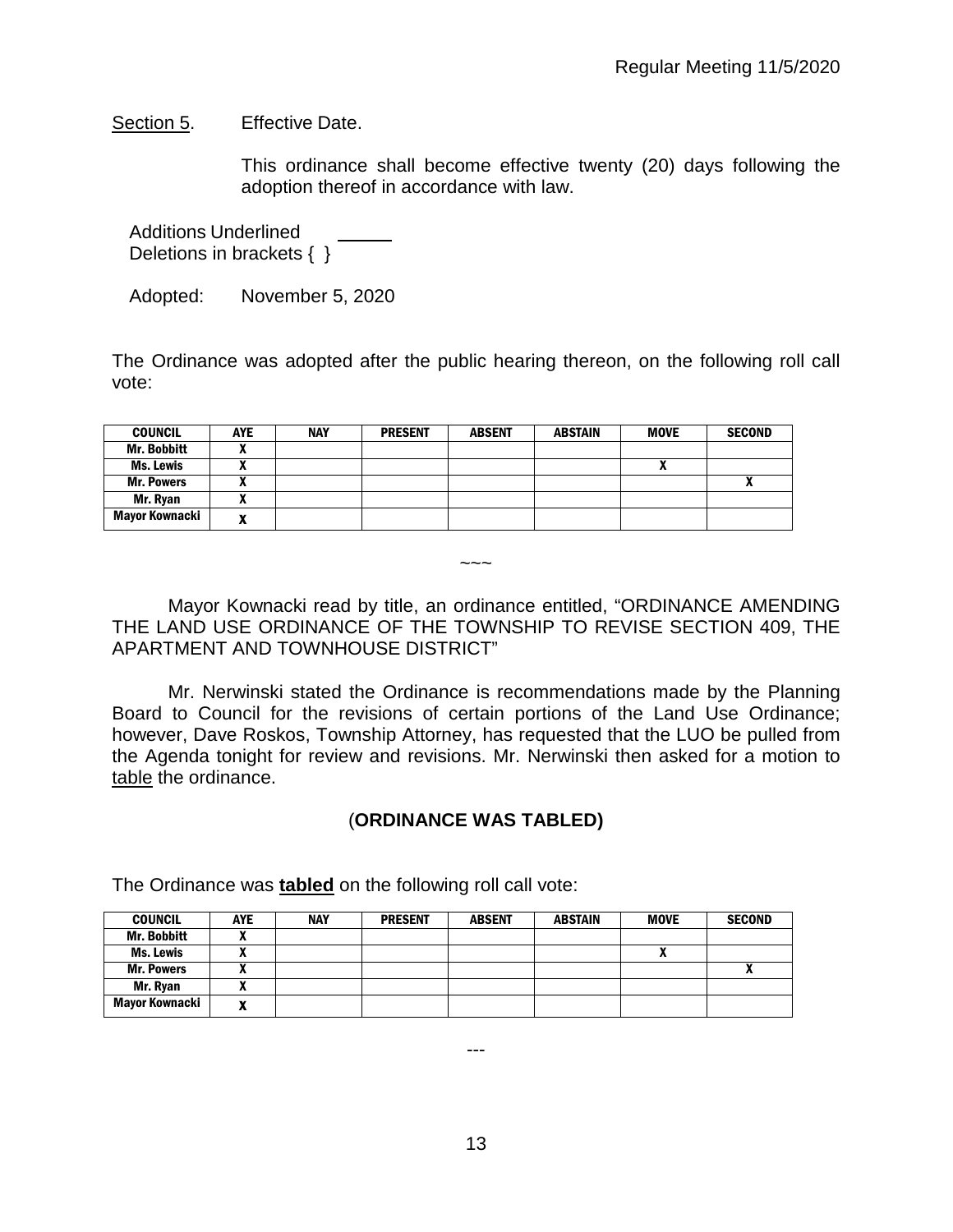### **Manager's Report –**

Mr. Nerwinski submitted invoice listings for the month of November 2020 in the amount of \$1,546,217.59.

Mr. Nerwinski reported that Lawrence Township was provided funds through the CARES Act for COVID for a maximum up to \$575,000. And, they have reviewed their grant application and have had multiple conversations with the Department of Community Affairs (DCA) and they were able to identify approximately \$550,503.86 worth of items the Township is requesting reimbursement for. Their request for reimbursement is subject to review by DCA's committee but they were more aggressive and if there is going to be a reduction at least they got everything considered.

Mr. Nerwinski stated based on Executive Order 192 implemented by the Governor, Lawrence Township, as a municipal operation, was required to do an additional layer of safeguards with regards to COVID. Basically, they have been doing everything that was identified in that Executive Order but now they have added Health Screening for every employee before they start their work day or enter the building. And, in response, they now have a COVID App where employees are required to take their temperature and answer a few questions prior to reporting to work and today was the first day for the policy and it worked out really well so they will continue to move forward with that process.

**Attorney's Report –**

Mr. Nerwinski reported that Mr. Roskos is in transit and is having a little trouble connecting to the meeting through tele-conference but he did communicate to him that he did not have an Attorney's report or a need for a closed session this evening.

---

---

### **Clerk's Report –**

Ms. Norcia reported that the General Election went very smoothly which was surprise to everyone in her office and they are just waiting for the County to calculate the results as to who won the School Board Election. Councilmember Lewis asked when the final results would be posted and Ms. Norcia advised she expects it will be at least a week or so.

---

### **Unfinished Business –**

There was no unfinished business.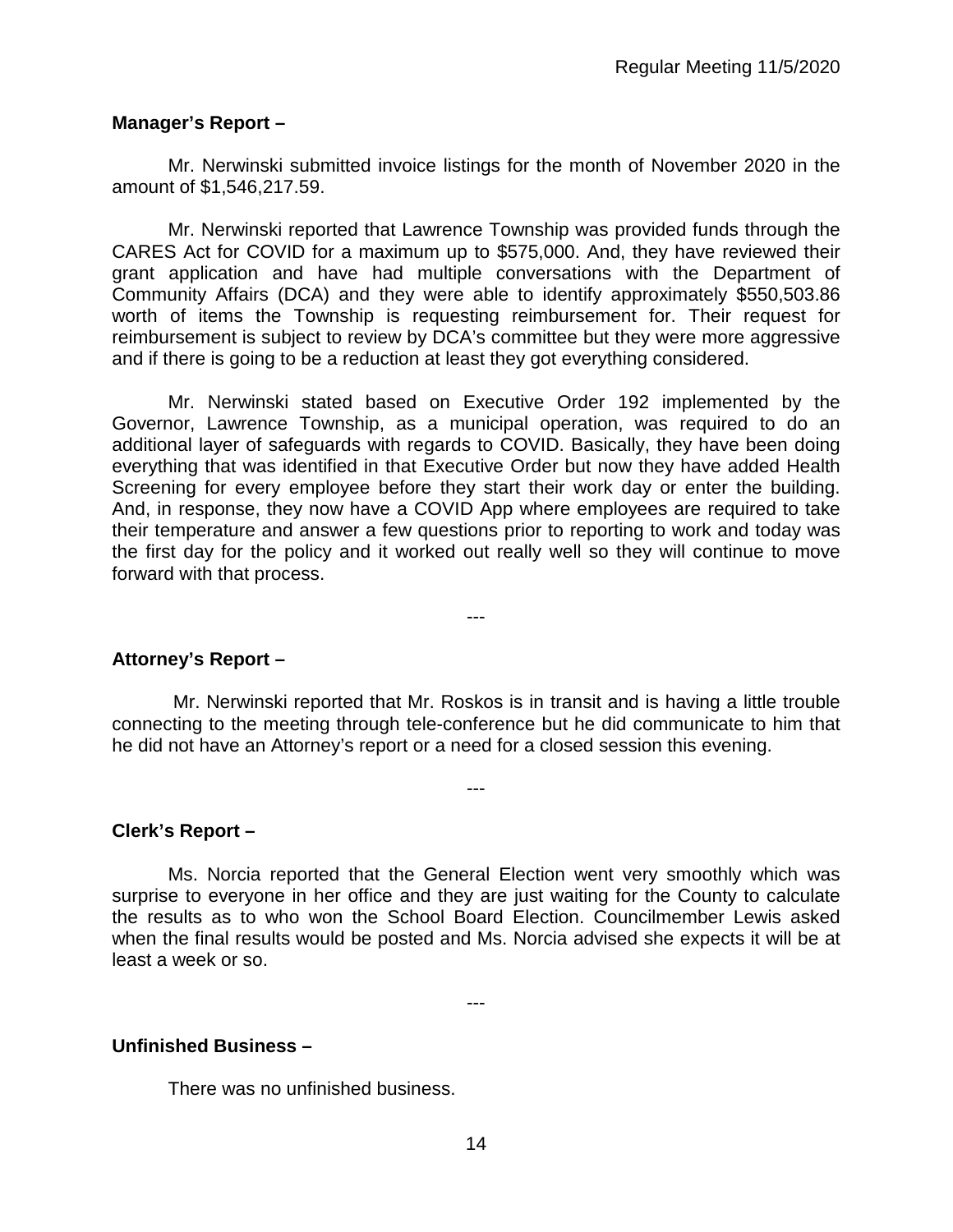---

### **New Business –**

There was no new business.

---

## **Public Participation (3-minute limitation per speaker)** –

There was no public participation.

---

### **Resolutions**

Resolution Nos. 321-20 (18-A.1) through 338-20 (18-H.6) was approved by the following roll call vote:

| <b>COUNCIL</b>        | <b>AYE</b>                 | <b>NAY</b> | <b>PRESENT</b> | <b>ABSENT</b> | <b>ABSTAIN</b> | <b>MOVE</b> | <b>SECOND</b> |
|-----------------------|----------------------------|------------|----------------|---------------|----------------|-------------|---------------|
| <b>Mr. Bobbitt</b>    |                            |            |                |               |                |             |               |
| <b>Ms. Lewis</b>      |                            |            |                |               |                | ^           |               |
| <b>Mr. Powers</b>     | $\mathbf{v}$               |            |                |               |                |             |               |
| Mr. Ryan              |                            |            |                |               |                |             |               |
| <b>Mayor Kownacki</b> | $\boldsymbol{\mathcal{L}}$ |            |                |               |                |             |               |

Cited Resolutions are spread in their entirety in the Resolution Books of the Township of Lawrence.

---

### **Council Initiatives/Liaison Reports –**

Mayor Kownacki reported that on Tuesday, November 10<sup>th</sup> from 11:30 a.m. to 1:00 pm. as "thank you" to all the Veterans and in honor of Veterans Day they will have a free drive-thru lunch with a free Veteran's Mask giveaway to the first 100 Lawrence Township veterans in from of Town Hall and will kick off promptly at 11:00 a.m., and asked members of Council who could attend to come on out.

Mr. Nerwinski noted for record that they would have had a more formal ceremony for Veterans Day but in light of the trending numbers for the virus they decided to make a program that limited interactions among people. So, they will make sure this event flows in a safe manner but yet still honor the veterans.